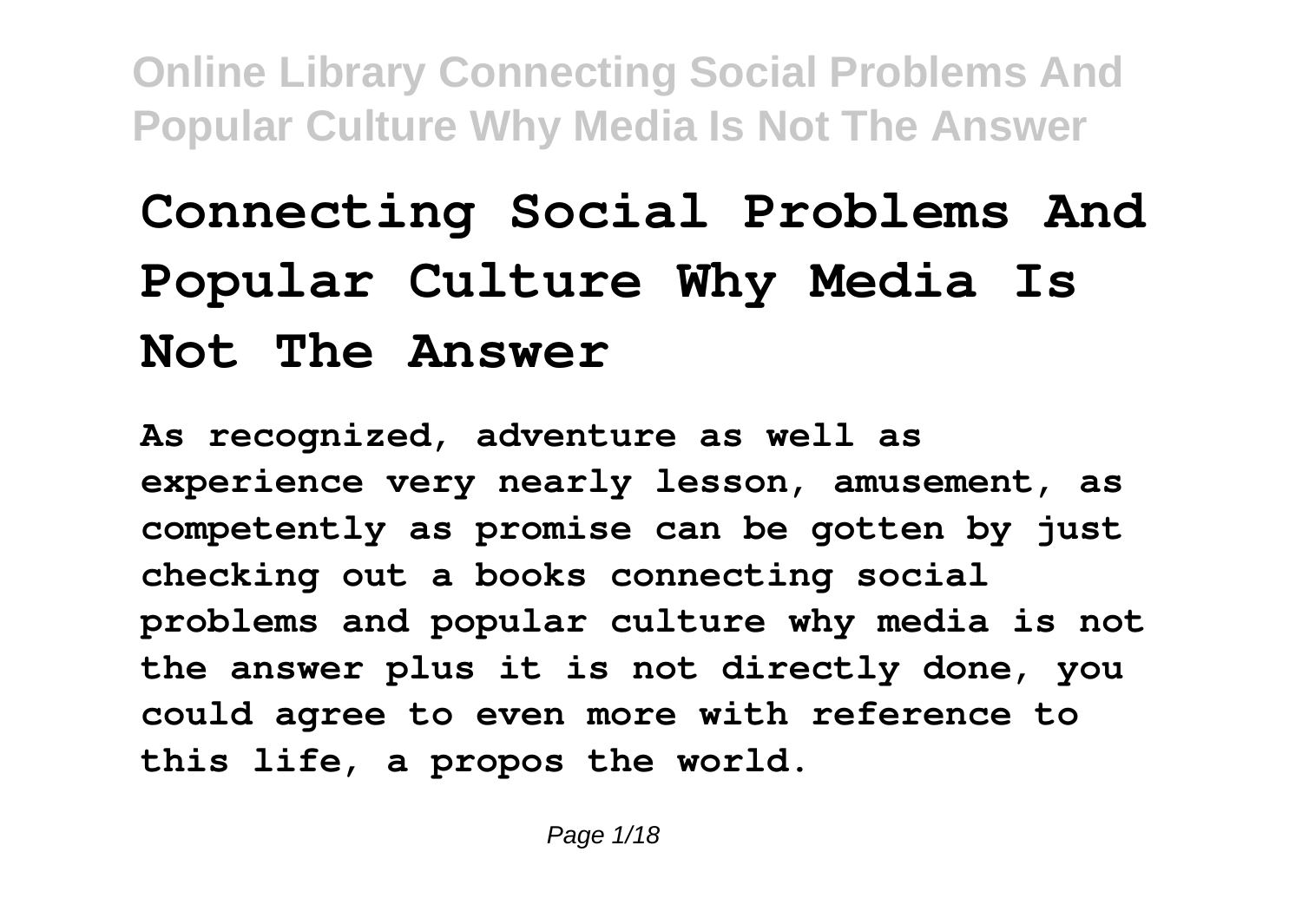**We come up with the money for you this proper as capably as simple way to acquire those all. We provide connecting social problems and popular culture why media is not the answer and numerous book collections from fictions to scientific research in any way. in the middle of them is this connecting social problems and popular culture why media is not the answer that can be your partner.**

**If you're having a hard time finding a good children's book amidst the many free classics available online, you might want to check out** Page 2/18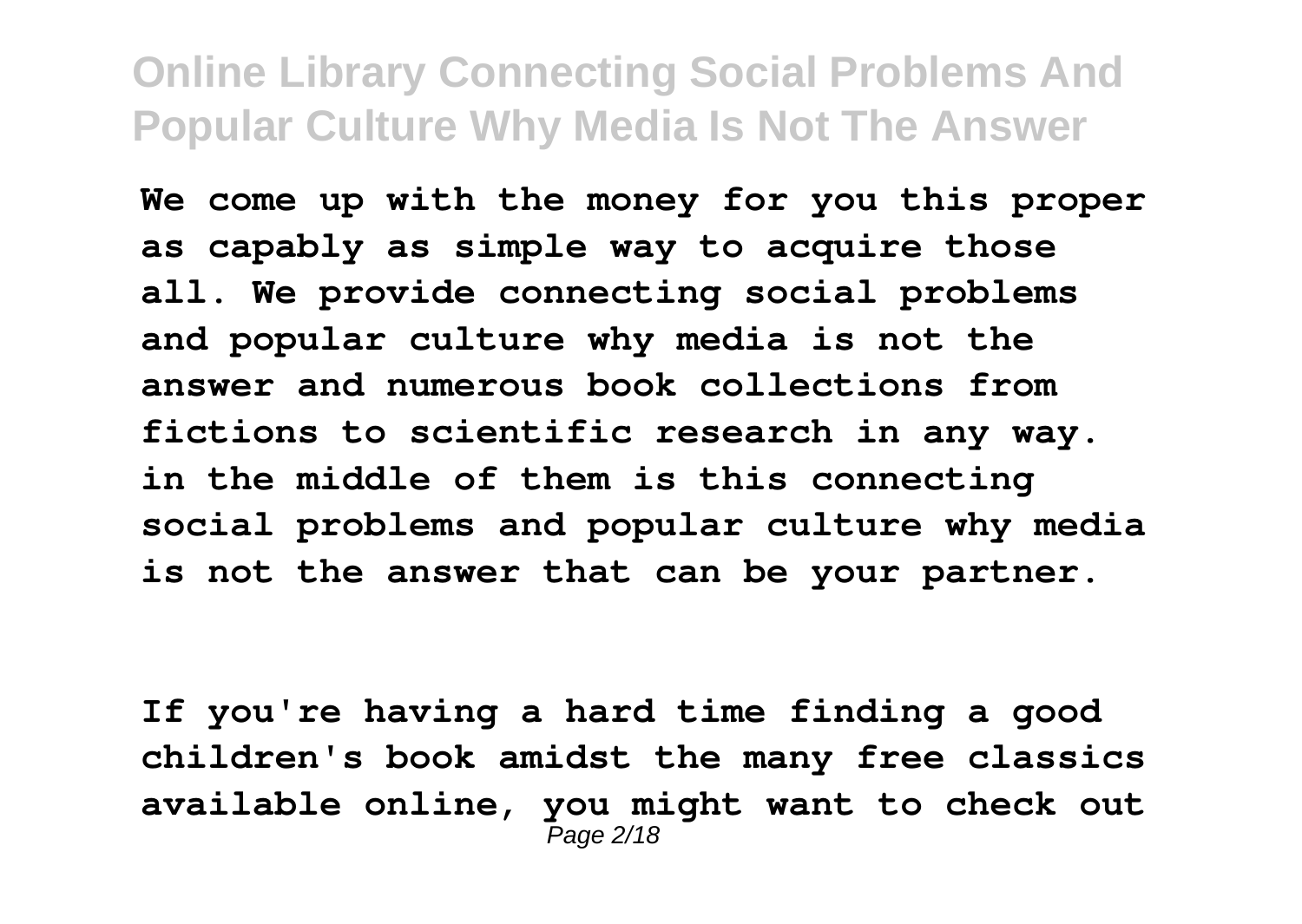**the International Digital Children's Library, where you can find award-winning books that range in length and reading levels. There's also a wide selection of languages available, with everything from English to Farsi.**

**Amazon.com: Connecting Social Problems and Popular Culture ...**

**Social problems arise from fundamental faults in the structure of a society and both reflect and reinforce inequalities based on social class, race, gender, and other dimensions. Successful solutions to social** Page 3/18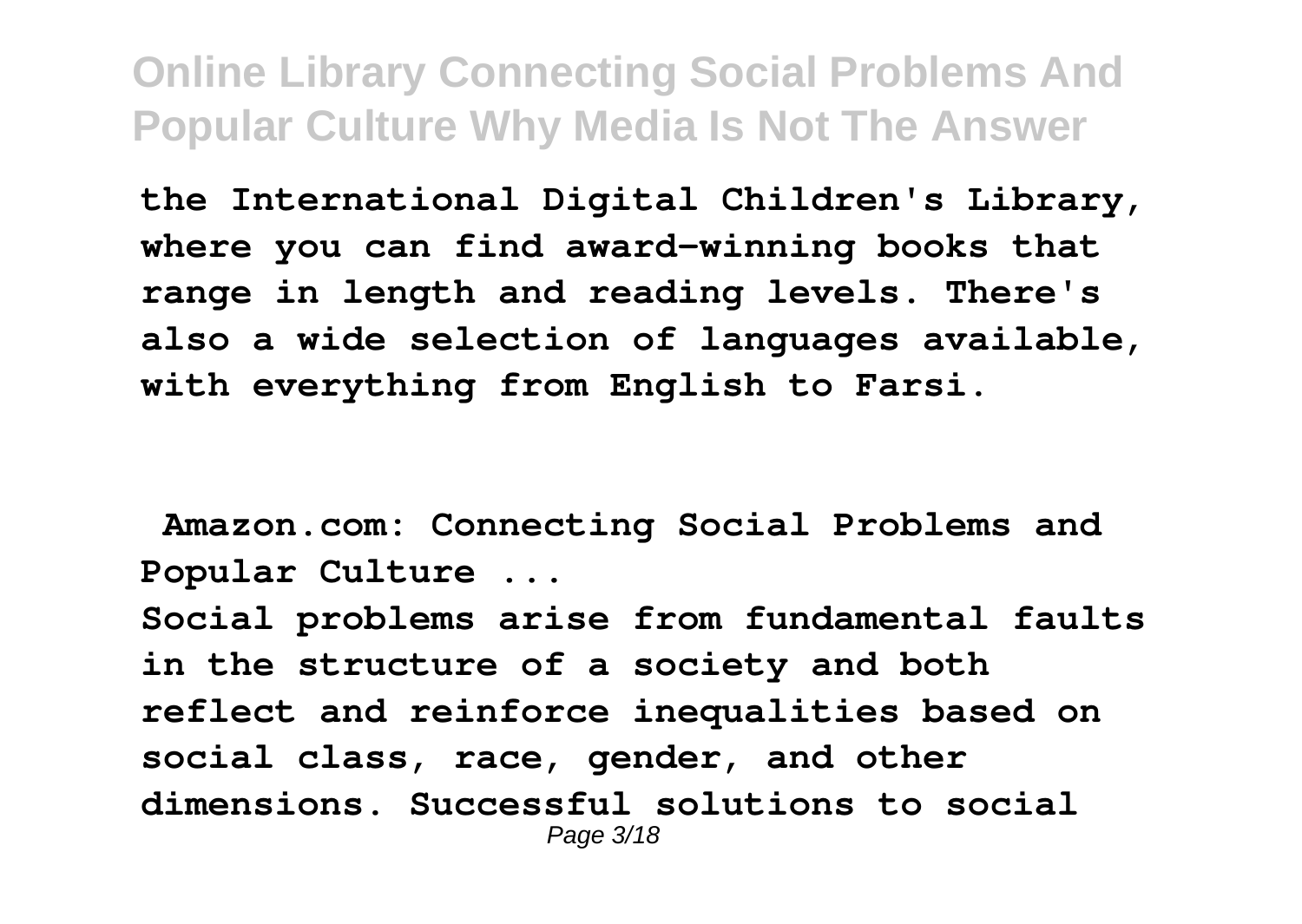**problems must involve far-reaching change in the structure of society.**

**Connecting Social Problems And Popular Culture Women's issues, such as equality of rights, privileges, and pay-packages similar to those of men, are some of the gender-specific social issues which are faced by American women. According to department of labor, USA, 46.8 percent of the total U.S. labor force consisted of women and it is projected that by the year 2018, 46.9 percent of the labor force will be women.**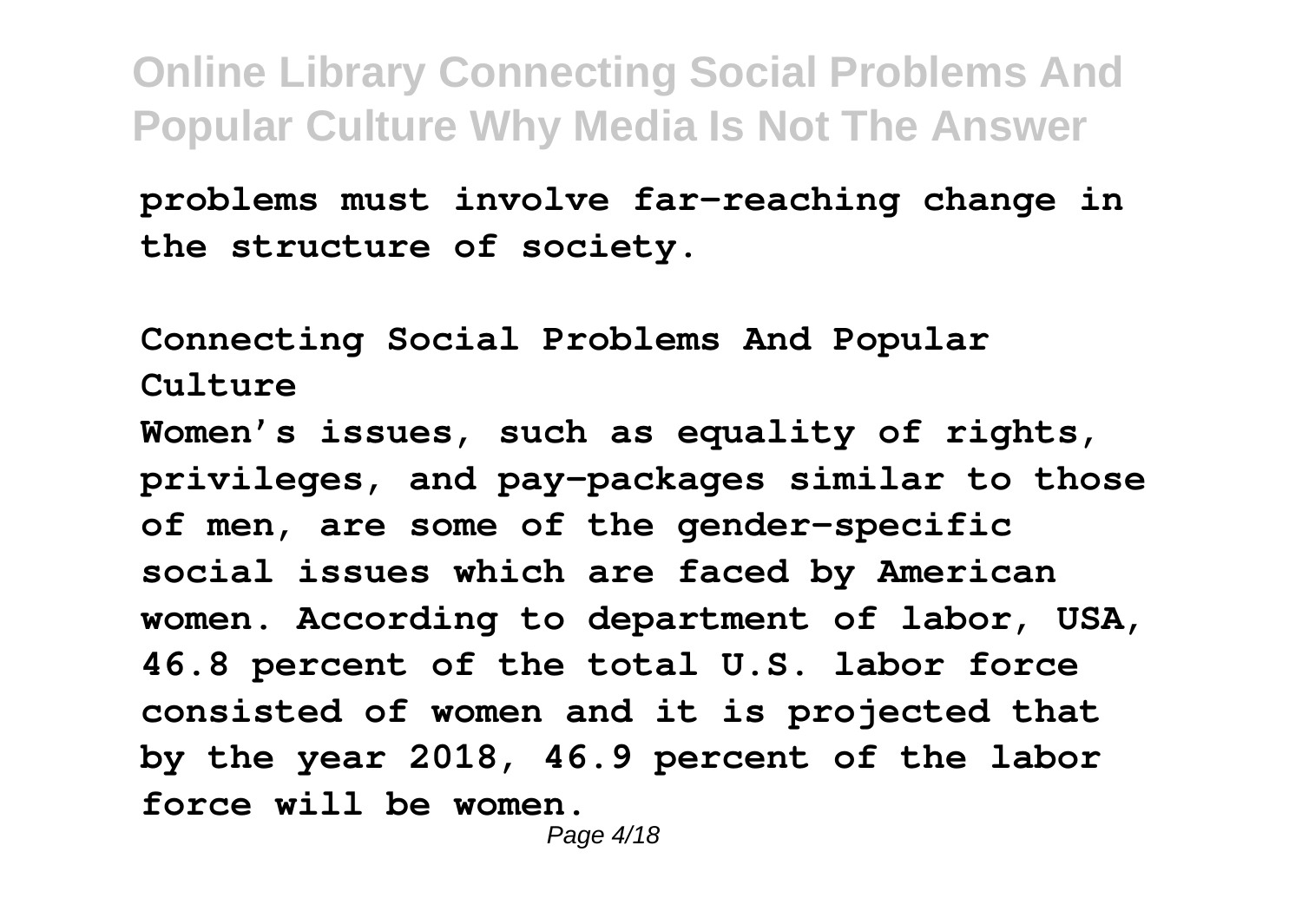**What are examples of social problems? | Study.com Connecting social problems and popular culture : why media is not the answer / Karen Sternheimer. Format Book Edition 2nd ed. Published Boulder, CO : Westview Press, c2013. Description xii, 308 p. : ill. ; 23 cm. Notes Includes bibliographical references and index. Contents**

**Connecting Social Problems and Popular Culture ...**

**As Karen Sternheimer clearly demonstrates,** Page 5/18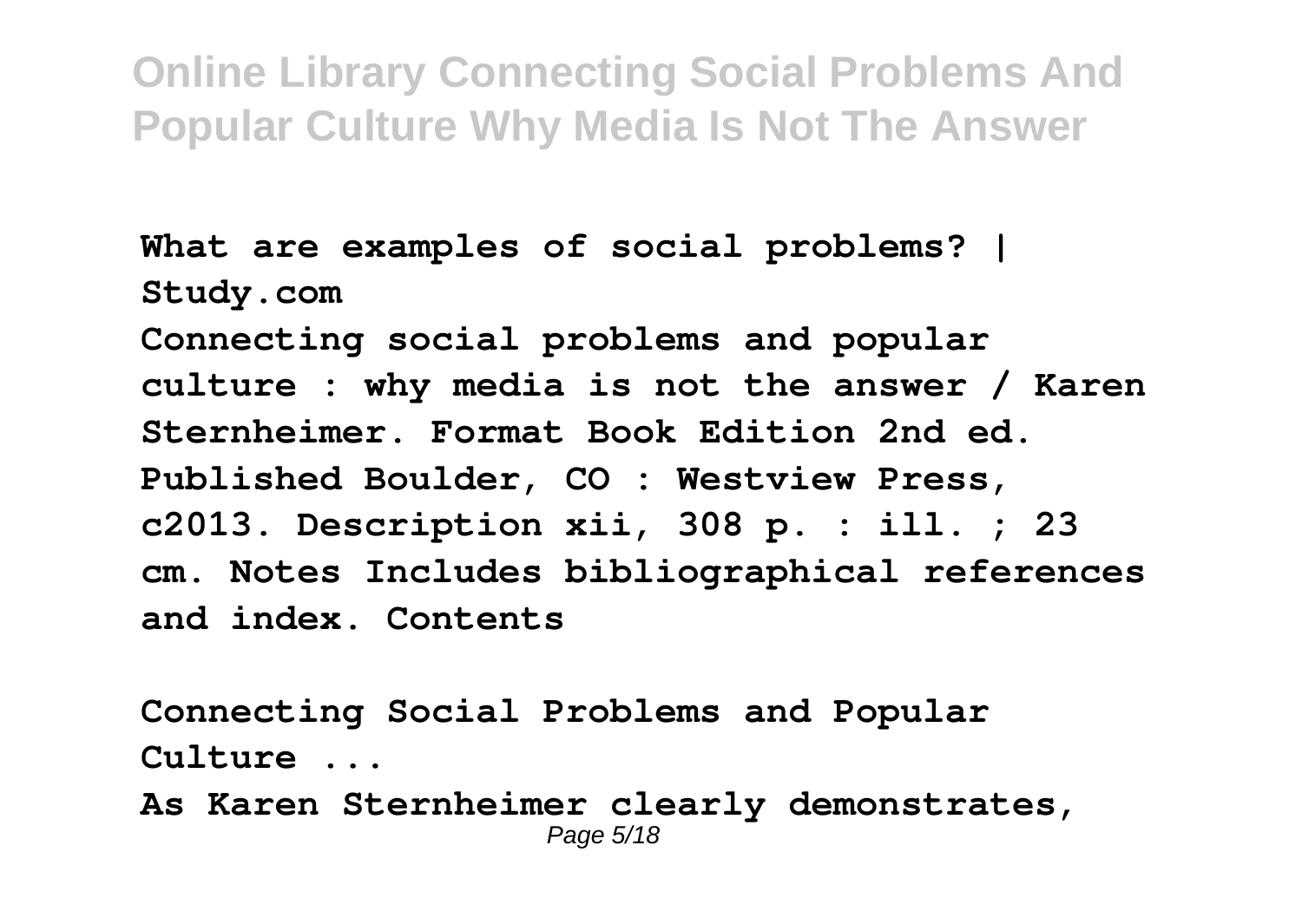**popular culture is an easy scapegoat for many of society's problems, but it is almost always the wrong answer. Now in its second edition, Connecting Social Problems and Popular Culture goes beyond the news-grabbing headlines claiming that popular culture is public enemy number one to consider what really causes the social problems we are most ...**

**Five brand campaigns that took a stand on social issues ... Connecting Social Problems and Popular Culture: Why Media is Not the Answer Written** Page 6/18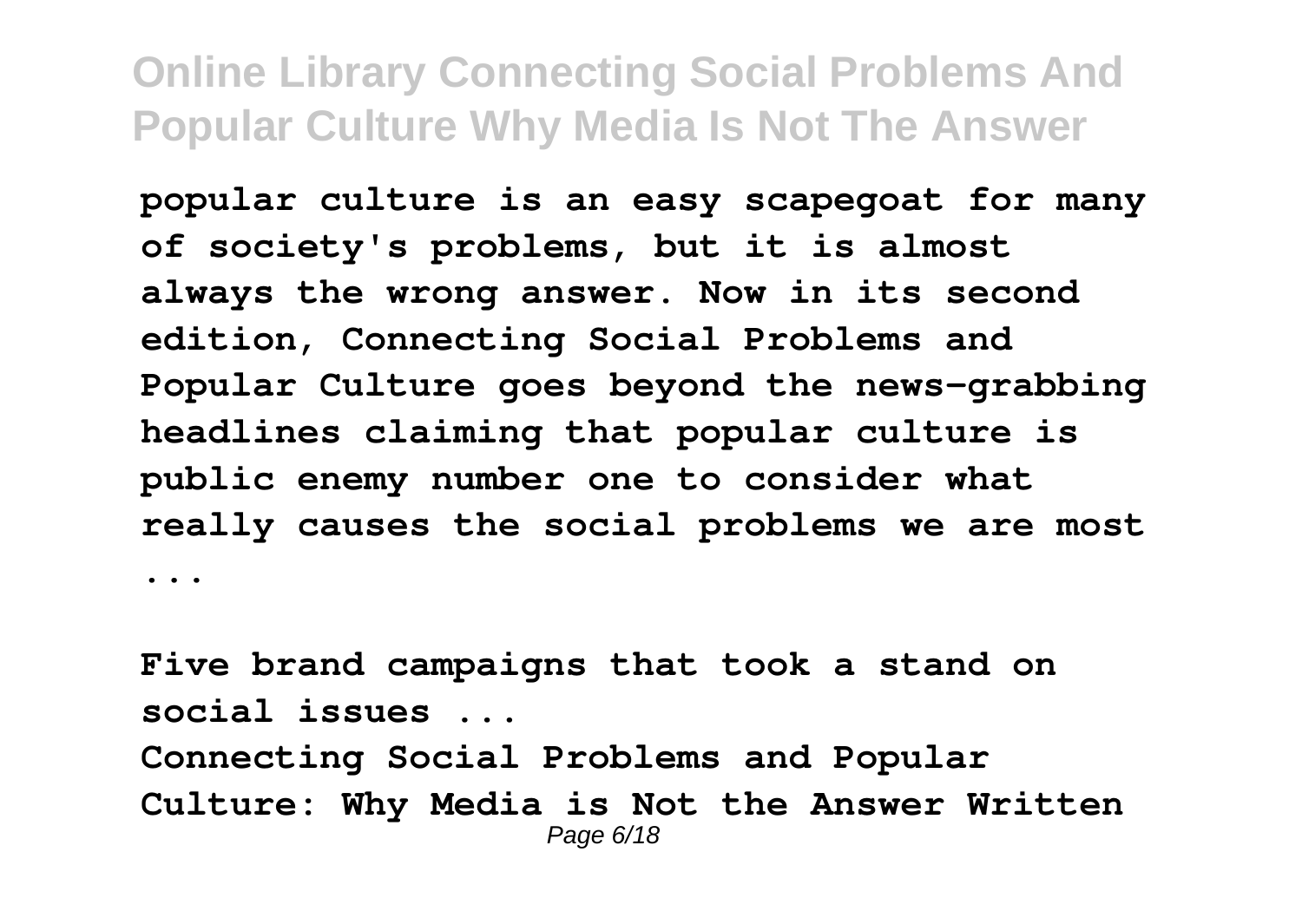**by Karen Sternheimer (2013) Book Review By: Lance Wade November 26, 2013 Review: Citizens' Media Against Armed Conflict November 13, 2013**

**Connecting Social Problems And Popular Connecting Social Problems and Popular Culture is an unconvincing study of how the media is blameless for many problems that exist in society. If the author is not citing research reports, she uses her personal anecdotes. Sometimes, she sounds like she is writing a student paper.**

Page 7/18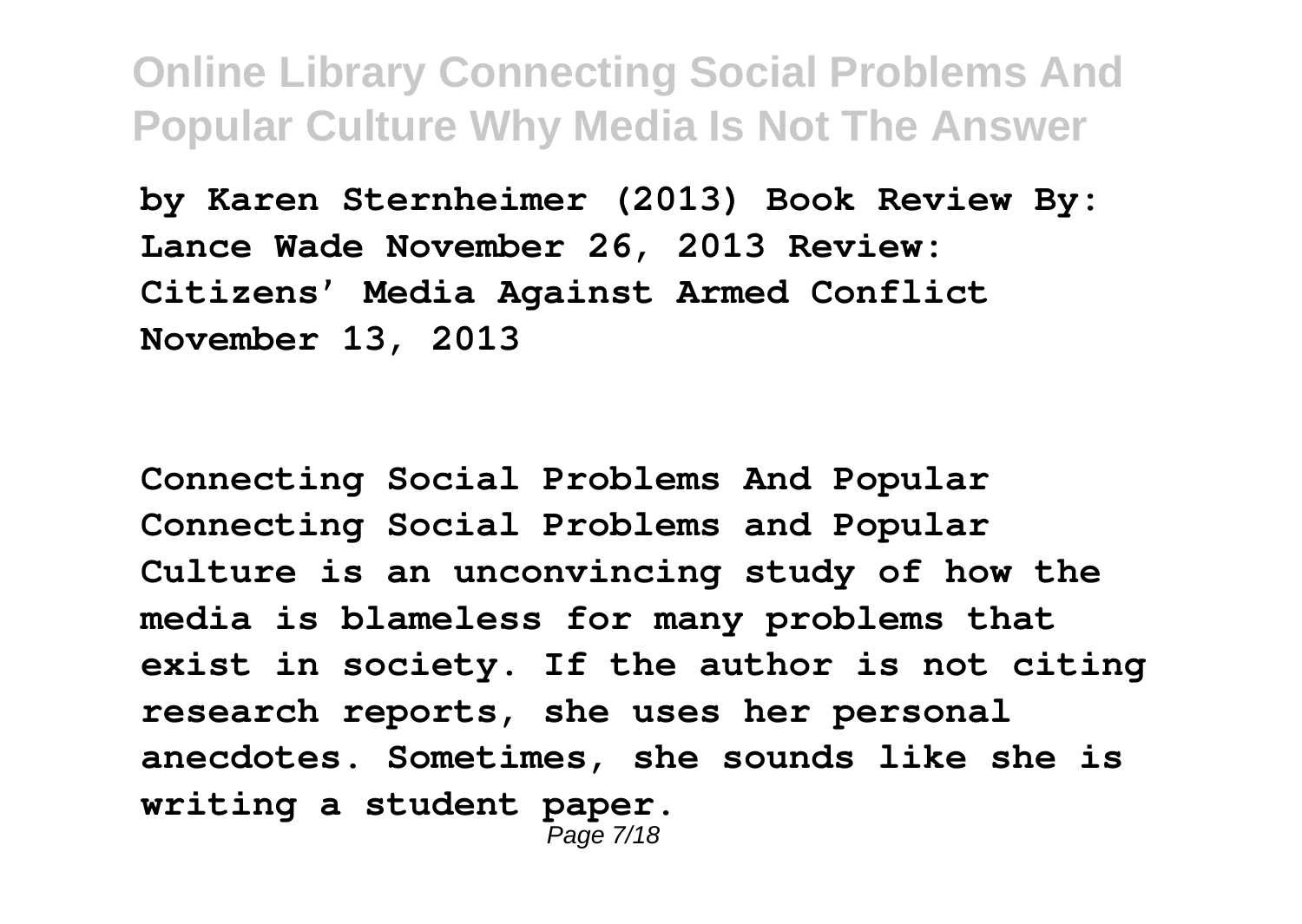**Connecting Social Problems and Popular Culture: Why Media ... Connecting Social Problems and Popular Culture: Why Media is Not the Answer by Karen Sternheimer (2013-03-12) Karen Sternheimer. 3.7 out of 5 stars 3. Paperback. \$40.80. Only 1 left in stock - order soon. Mix It Up: Popular Culture, Mass Media, and Society (Second Edition) David Grazian. 4.4 out of 5 stars 89.**

**Connecting social problems and popular culture : why media ...** Page 8/18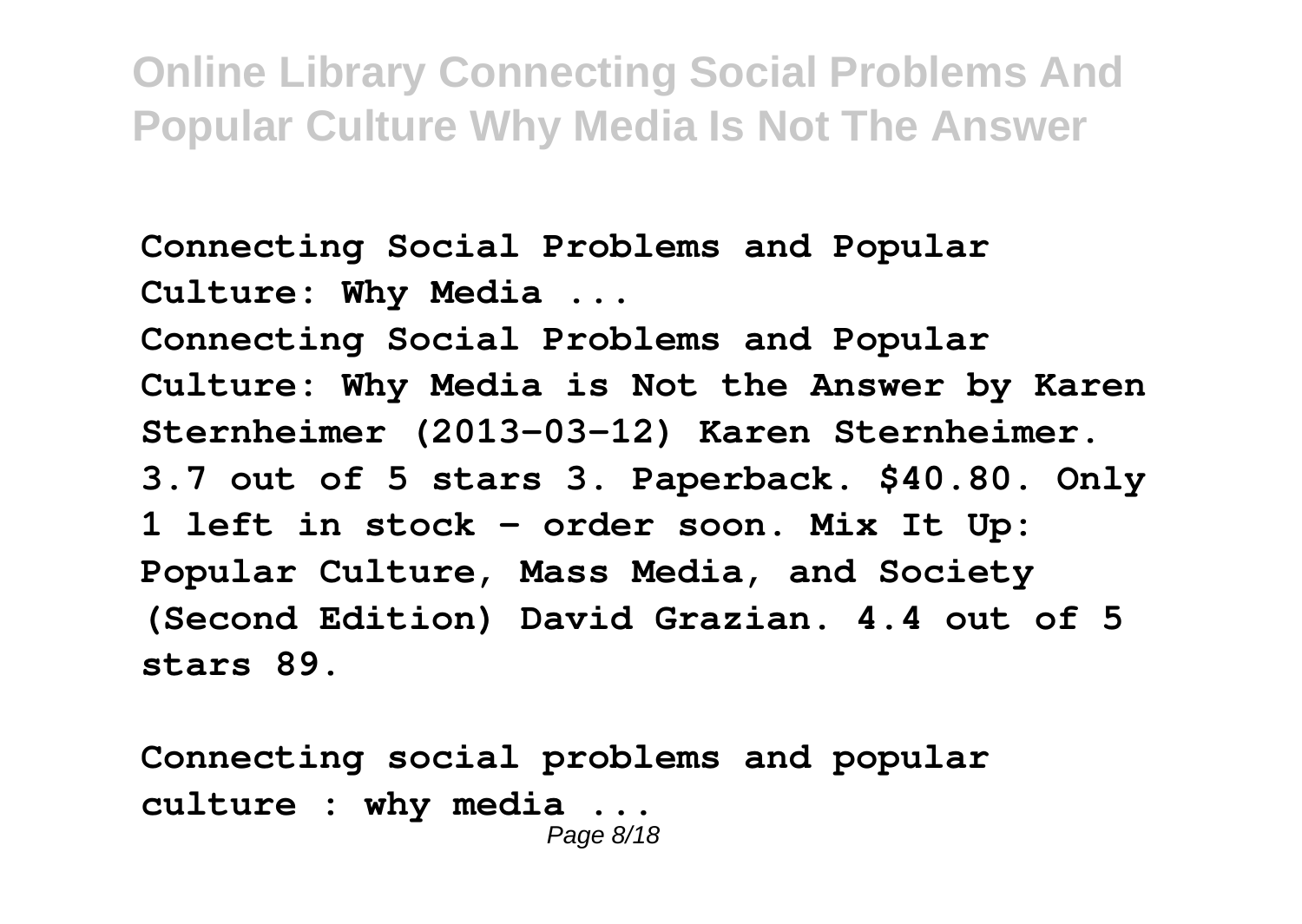**Recently, we've seen a few more examples of brands wading in on current social or political issues, and using them to inform advertising. It's a risky strategy, certainly. Pepsi is a prime example of a brand that appeared to clumsily jumped on a social issue and fell flat on its face.**

**Social Issues in Today's Society - Opinion Front**

**A social problem is any condition or behavior that has negative consequences for large numbers of people and that is generally recognized as a condition or behavior that** Page  $9/18$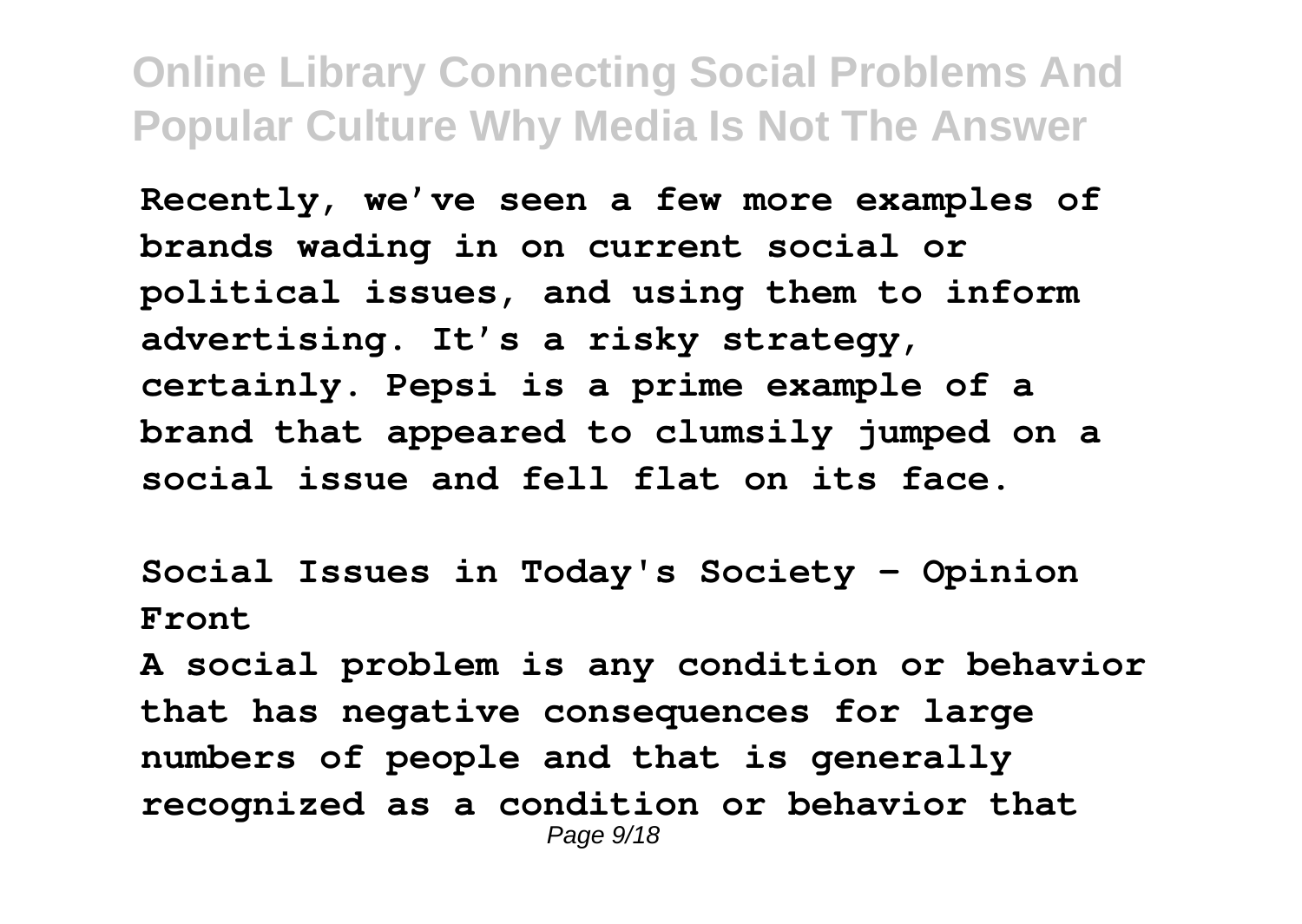**needs to be addressed. This definition has both an objective component and a subjective component.. The objective component is this: For any condition or behavior to be considered a social problem, it must have negative ...**

**Major Social Issues That are Prevalent in the United ...**

**Rather than viewing popular culture as "guilty" or "innocent," the central theme running through Connecting Social Problems and Popular Culture is that various media and the popular culture they promote and produce** Page 10/18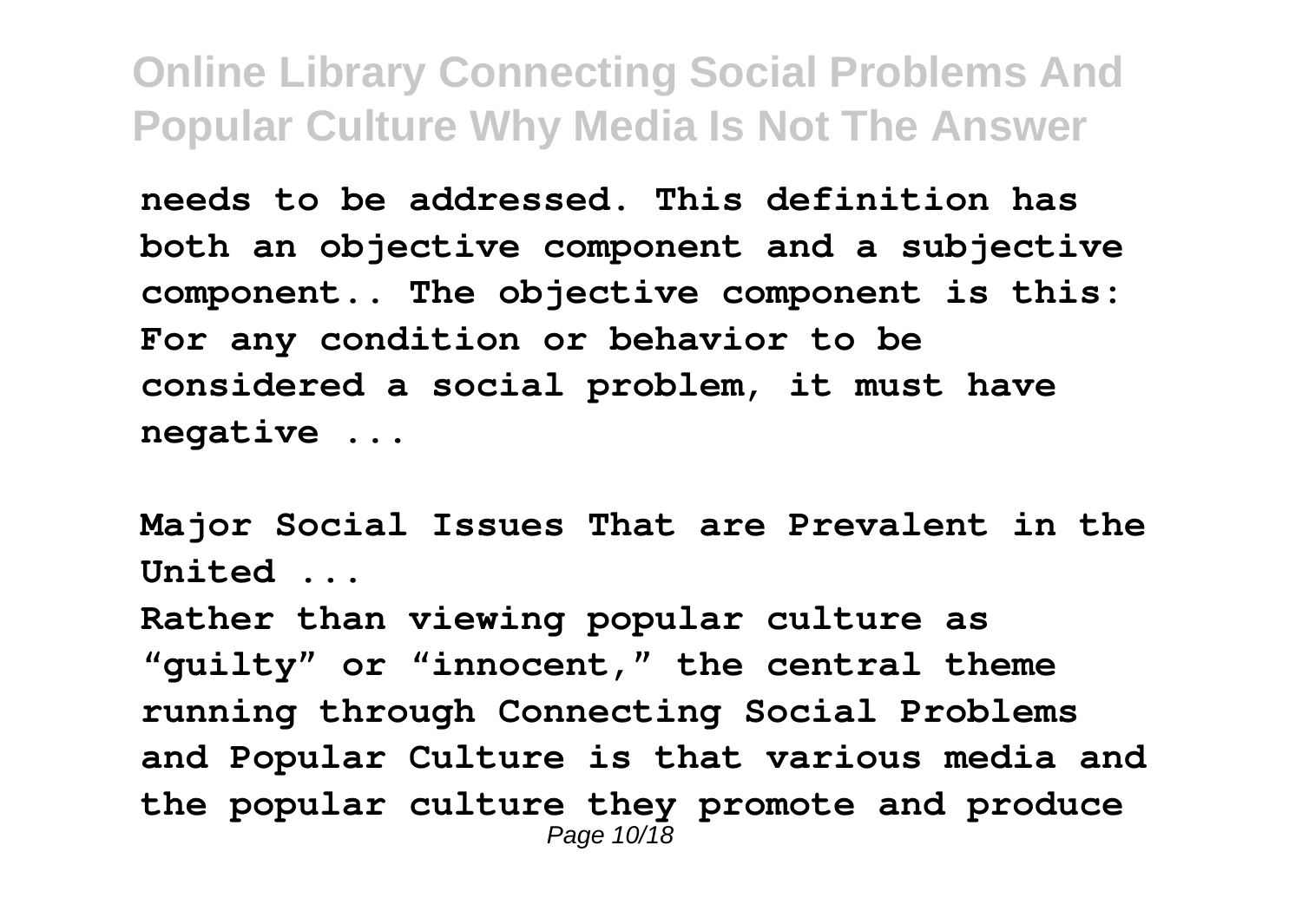**are reflections of deeper structural conditions—such as poverty, racism, sexism, and homophobia—and economic disparities woven into major social institutions.**

**1.1 What Is a Social Problem? – Social Problems**

**There are some serious social issues in the United States as well that need to be dealt with to maintain the position of power and prestige, and set a true example of ideal society in the world. List of Issues. Privatization is increasing in America, which provides opportunities only to those who can** Page 11/18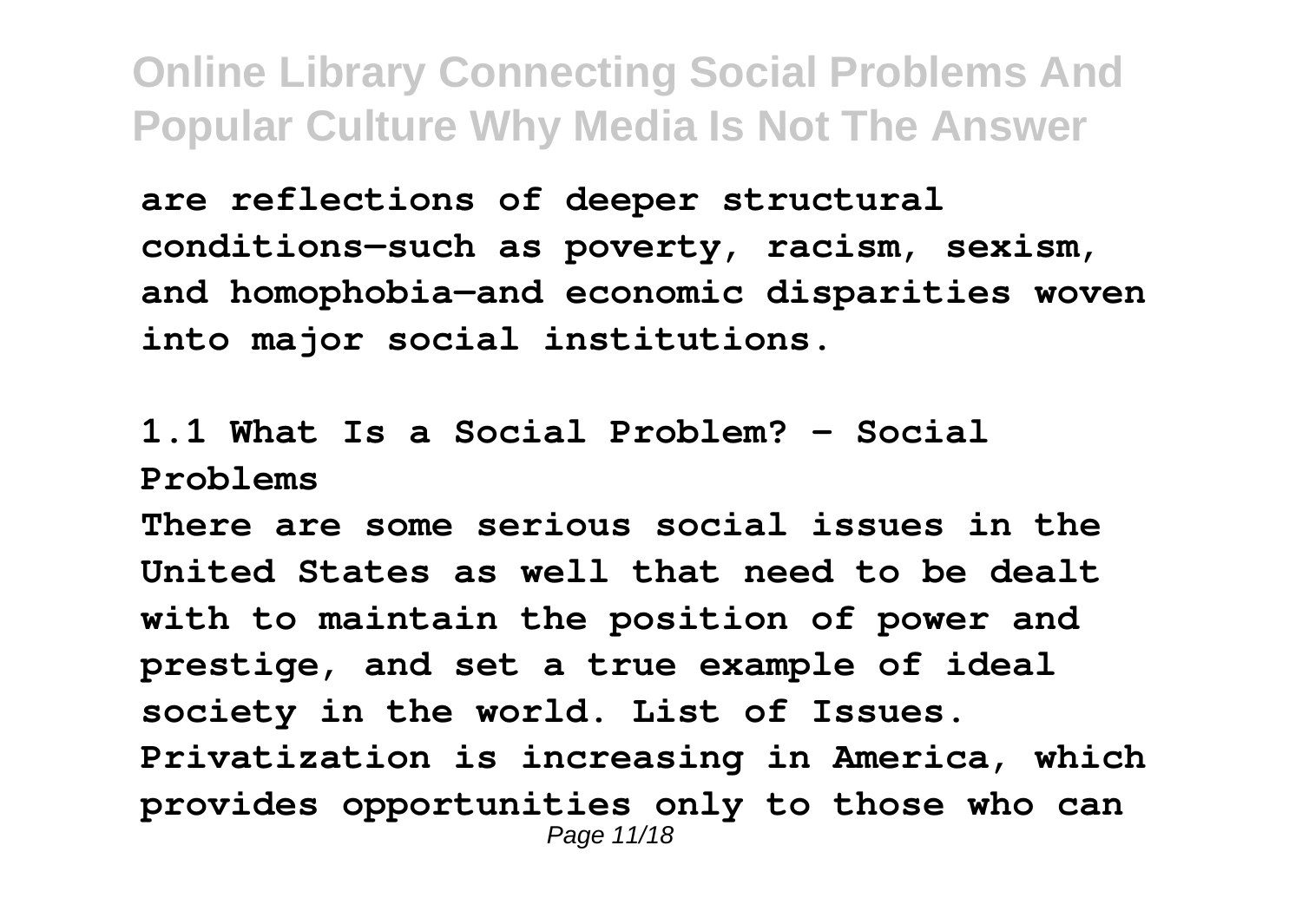**afford.**

**Connecting social problems and popular culture; why media ... Request PDF | On Nov 24, 2010, Joshua Gamson published Review: Connecting Social Problems and Popular Culture: Why Media Is Not the Answer, by Karen Sternheimer | Find, read and cite all the ...**

**Social media benefits & risks: 9-18 years | Raising ... Social problems are issues present in a society. In order to be a social problem,** Page 12/18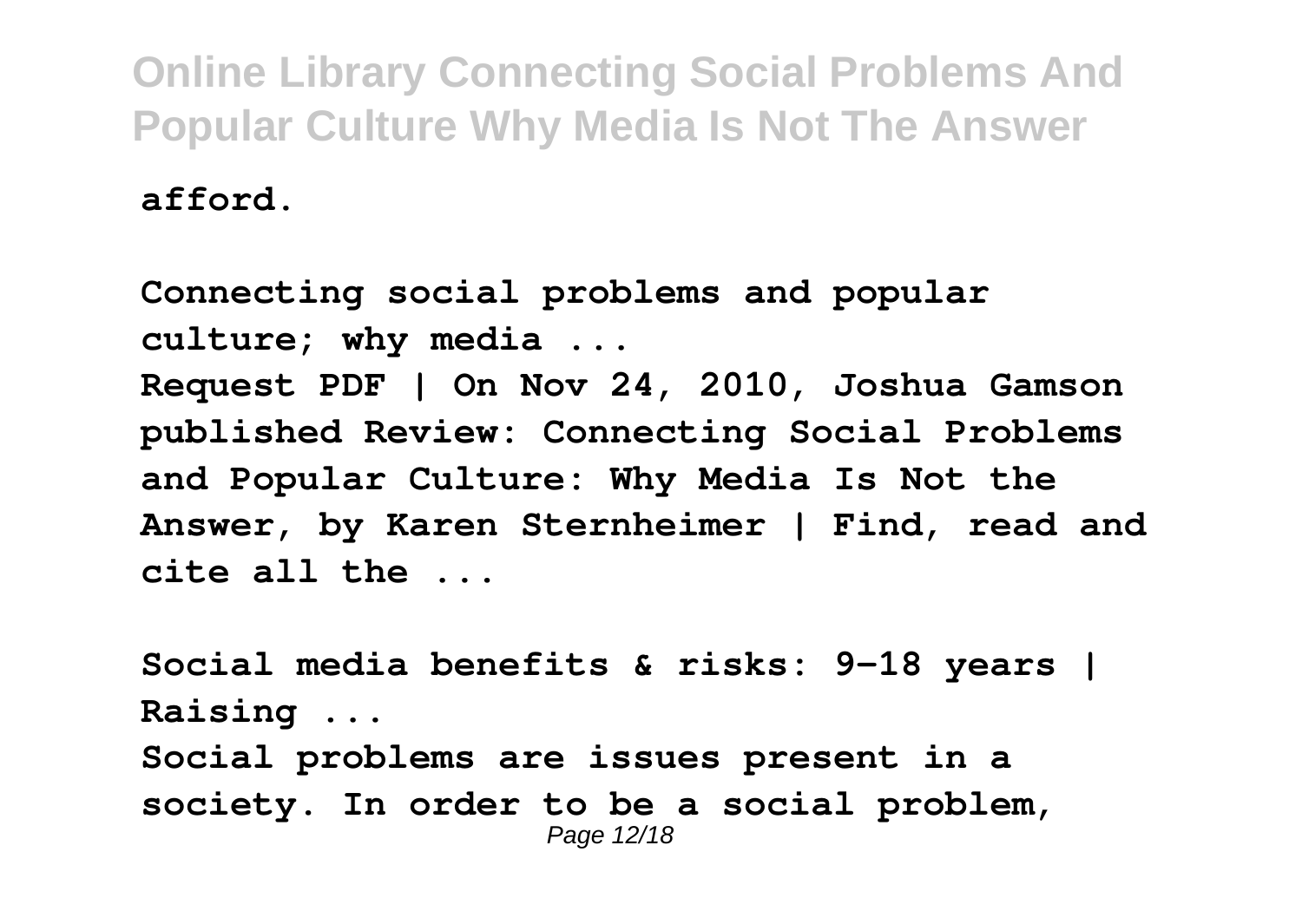**there must be a group in that society who believe the issue or condition to be undesirable or negative.**

**Does technology impact culture? | media, culture & society Social Media. An increasingly popular way of connecting with others is through social media. While it does not, and should not, replace face-to-face interactions, social media can be a useful tool for keeping in touch with others and staying up-to-date on current events and trends.**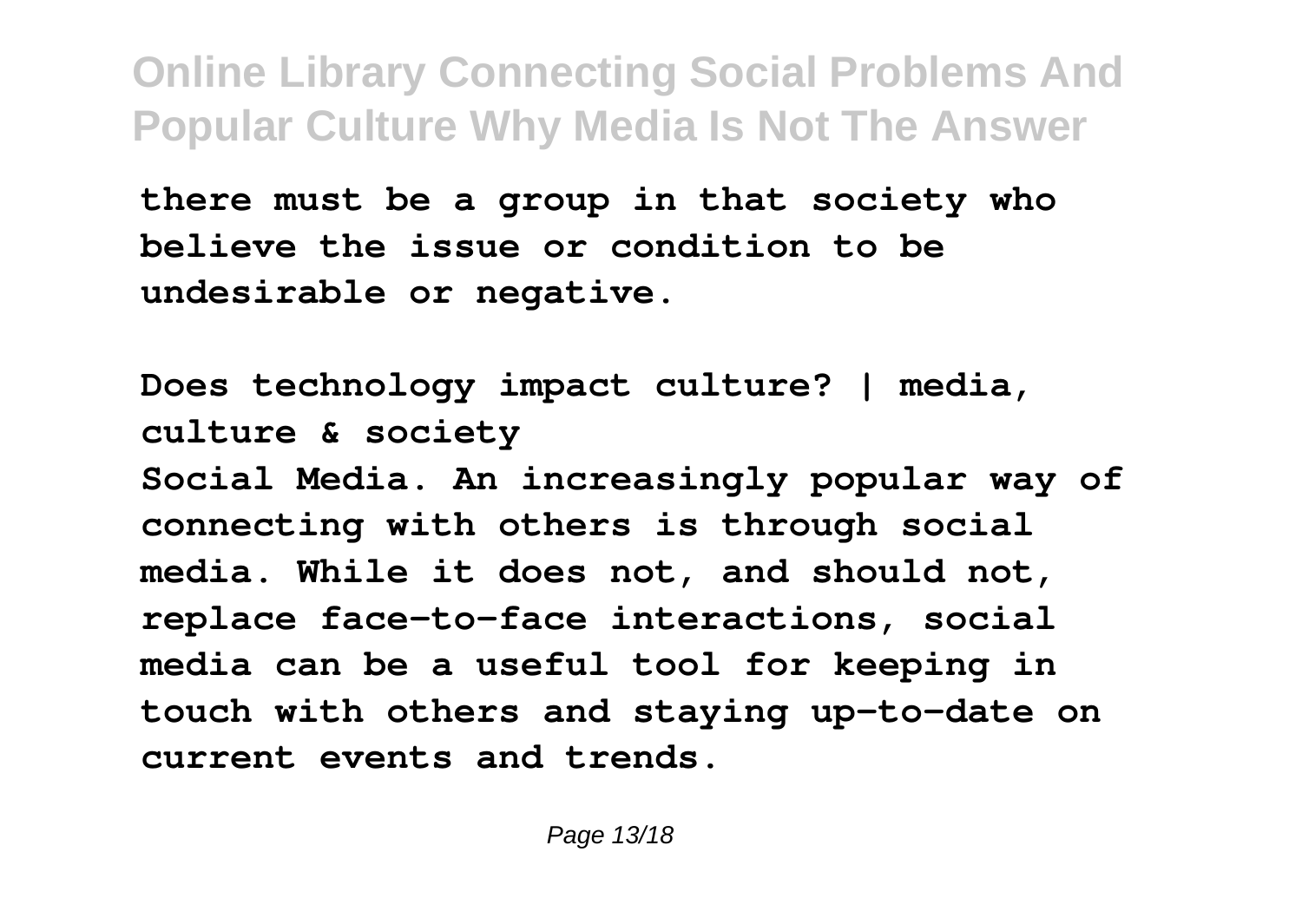**Connecting Social Problems and Popular Culture: Why Media ...**

**In her book, Connecting Social Problems and Popular Culture: Why Media is Not the Answer, I focused my attention on chapter two as the basis for this review which is, Is Popular Culture Really Ruining Childhood? This chapter focuses on the idea of pop culture and the impact it has on childhood.**

**Connecting Social Problems and Popular Culture: Why Media ... 9780813344171 Connecting social problems and popular culture; why media is not the answer.** Page 14/18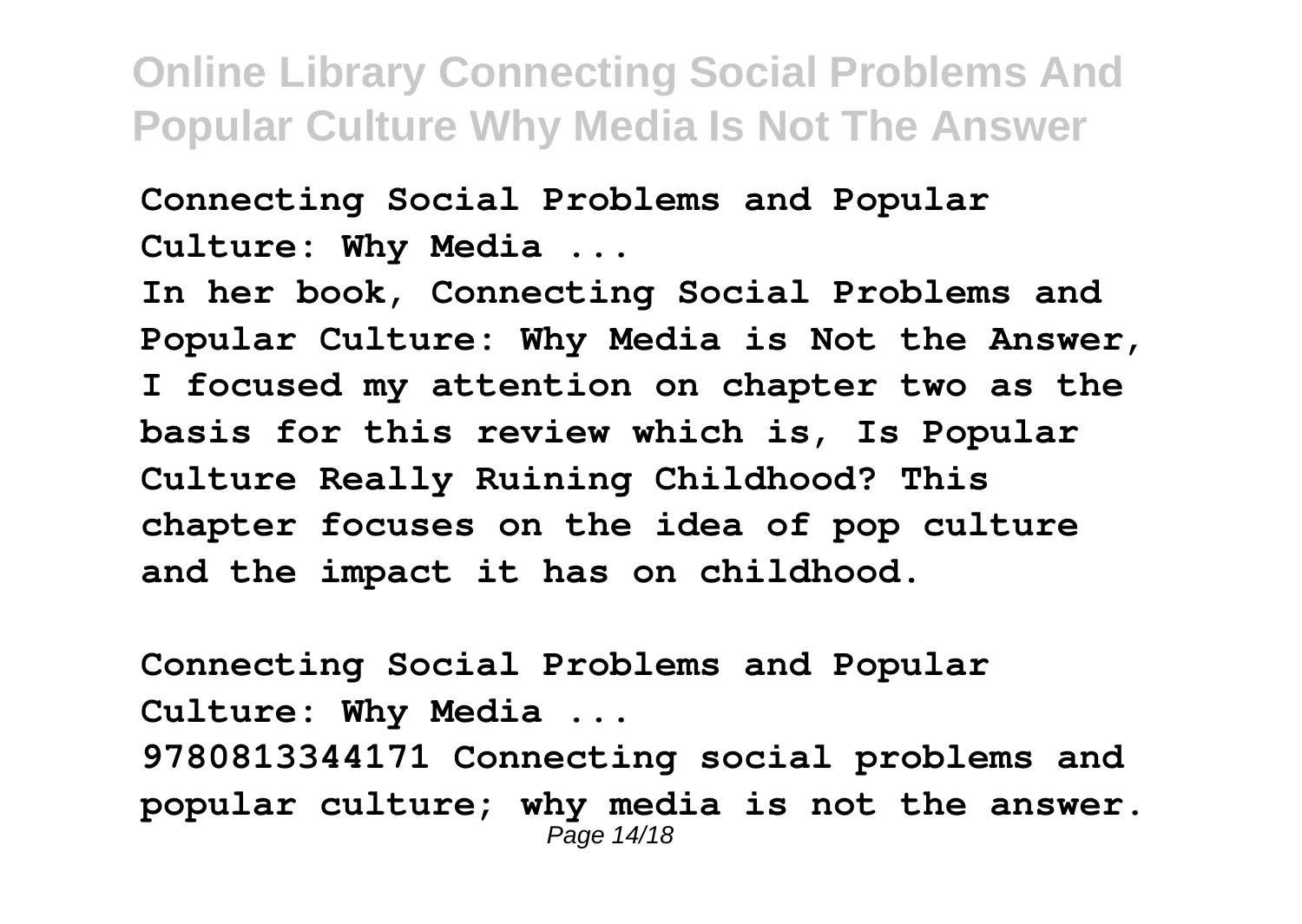## **Sternheimer, Karen. Westview Press 2010 322 pages**

**Connecting Social Problems and Popular Culture: Why Media ... "In Connecting Social Problems and Popular Culture, Karen Sternheimer delivers a necessary synthesis, with a devastating media analysis, in response to the prevalent cottage industry of exaggeration, myth, and invention about popular culture's impacts on youth behavior.And in layering a critique of society, class, and race over actual evidence she produces a work of great value to those** Page 15/18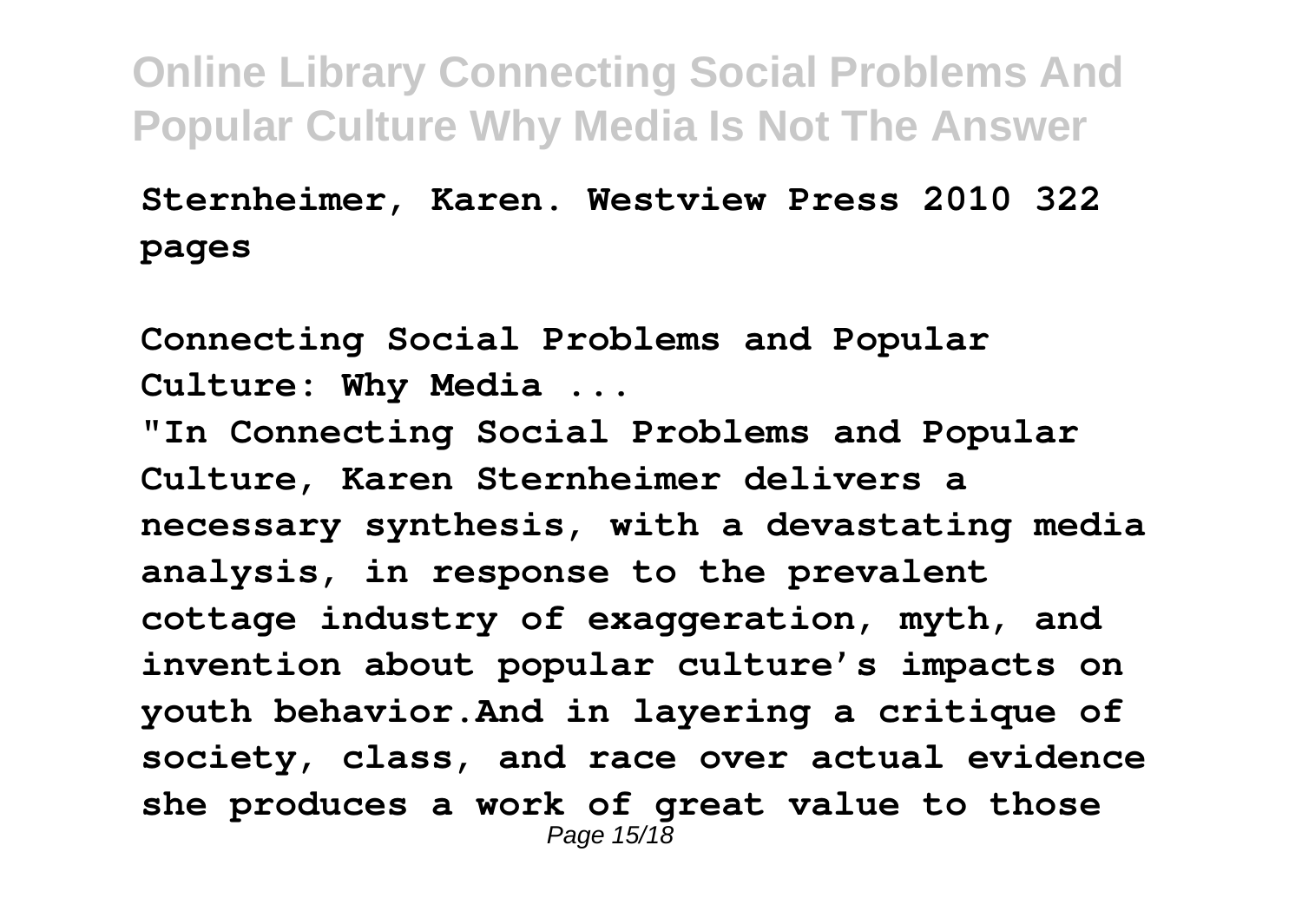**1.2 Sociological Perspectives on Social Problems – Social ...**

**...**

**Social media is a term for the online platforms that people use to connect with others, share media content, and form social networks. Some of the most popular platforms include Facebook , Twitter , WhatsApp , Tumblr , Instagram , Pinterest , Skype , YouTube , Viber and Snapchat .**

**Review: Connecting Social Problems and Popular Culture ...**

Page 16/18